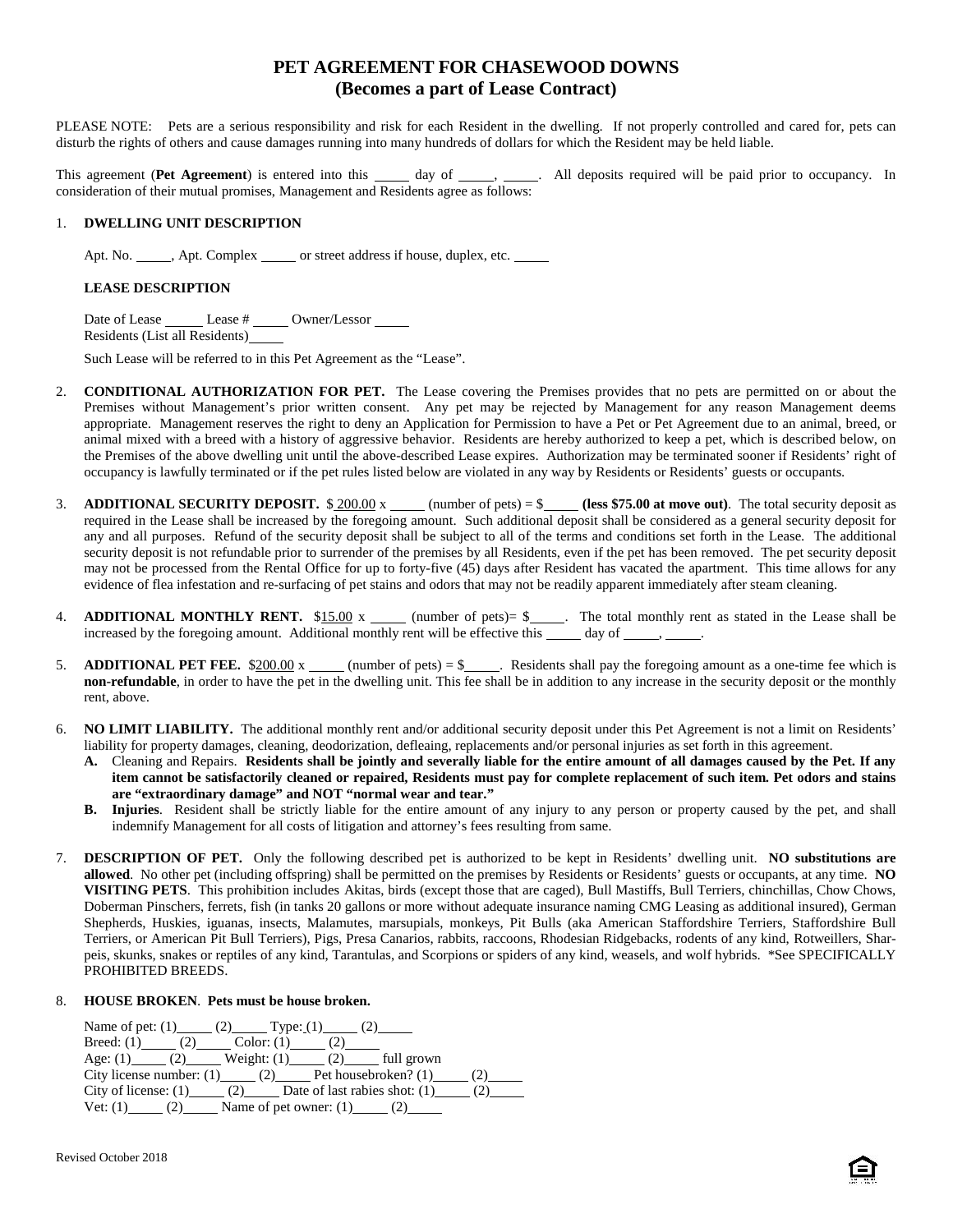#### 9. **THE COMBINED WEIGHT OF ANY TWO (2) PETS MAY NOT EXCEED FIFTY (50) POUNDS.**

# 10. **SPECIFICALLY PROHIBITED BREEDS: THE FOLLOWING BREEDS OF DOGS (OR DOGS MIXED WITH THESE BREEDS) ARE NOT PERMITTED, INCLUDING BUT NOT LIMITED TO:**

Akitas, Pit Bulls (aka American Staffordshire Terriers, Staffordshire Bull Terriers, or American Pit Bull Terriers), Presa Canarios, Bull Terriers, Bull Mastiffs, German Shepherds, Huskies, Malamutes, Doberman Pinschers, Rotweillers, Shar-peis, Chow Chows, wolf hybrids, and Rhodesian Ridgebacks. Dogs must be contained in an area so as not to interfere with any maintenance service which has been requested. **No** wild animals are permitted – such as birds (except those that are caged), chinchillas, ferrets, fish (in tanks 20 gallons or more without adequate insurance naming CMG Leasing as additional insured), iguanas, marsupials, monkeys, pigs, rabbits, raccoons, rodents of any kind, skunks, snakes or reptiles of any kind, tarantulas, scorpions or spiders of any kind, weasels.

11. **SPECIFIC TYPES OF PETS.** The following rules apply to specific types of pets:

#### **Dogs**

Dogs must be spayed or neutered. Veterinary proof may be required. No puppies (four (4) months or less) are allowed. No adult dog, fully grown, will exceed fifty (50) pounds. **In an apartment home, two (2) dogs will be allowed as long as they do not exceed the fifty (50) pound weight limit.**

## **Cats**

No cat is permitted unless it has been spayed or neutered. Veterinary proof is required. Your cat must be kept in the apartment at all times except when transporting the cat. Under no circumstances are cats allowed on apartment balconies or in common indoor or outdoor areas. Cat litter must be double-bagged in plastic prior to disposal in the garbage. Use of a litter box is required and regular disposal of waste and cleaning is required. You may not dispose of litter in toilets, even if the litter is marked "flushable". Cat litter can cause clogs in the pipes and flooding. Resident shall be responsible for all damage caused by violation of these rules.

## **Fish**

Stand must be sturdy. No aquarium with a capacity greater than twenty (20) gallons shall be kept on the Premises or in any apartment. Residents must place aquariums in a safe location in the apartment, on a shelf or table giving the aquarium enough support. Residents shall be responsible for all damage caused by leakage or breakage from any aquarium. Resident shall provide proof of adequate insurance naming CMG Leasing as additionally insured if aquarium is twenty (20) gallons or more.

- 12. **SPECIAL PROVISIONS.** The following special provisions shall control over any conflicting provisions of this printed form:
- 13. **PET RULES-** Residents are responsible for the actions of the pet at all times. Residents agree to abide by the following rules:
	- **a. Nuisance**. Residents agree that a pet will not disturb the rights, comforts and conveniences of neighbors or other Residents. This applies whether the pet is inside or outside of Residents' dwelling. Pet may not cause damage to the property.
	- **b. Sanitary Problems.** Dogs, cats and guide animals for handicapped persons must be **HOUSEBROKEN**. All other pets must be caged when owners are not present. The pet may not be allowed to urinate or defecate on any unprotected carpet, vinyl floor, or hardwood floor inside the dwelling. Residents shall not permit their pet to defecate or urinate anywhere on the property, including dwelling units, patio areas, walkways, stairs, stairwells, parking lots, grassy areas, or other places. If pet defecation is permitted inside the dwelling unit or on patio areas, it shall be done in litter boxes with "kitty litter" type mix. If pet defecation occurs anywhere on the property (including fenced yards for Residents' exclusive use), Residents shall be responsible for the immediate removal of waste in the dwelling or on the grounds and repair of any damage. There will be a fifty (\$50.00) charge assessed for each occurrence of Management clean up of pet waste.
	- **c. Resident will have a sanitary waste remover, commonly called a "Pooper-Scooper" or "Pet Scooper", with them at all times while walking the pet outside the unit, and agrees to remove and properly dispose of any pet waste.**
	- **d. Pets shall not be tied** to any fixed object outside the dwelling unit, including patio areas, walkways, stairs, stairwells, parking lots, grassy areas, or any other part of the property. This does not apply in fenced yards (if any) which are for Residents' exclusive use.
	- **e. Prohibited Areas**. Residents shall not permit pets in swimming pool areas, laundry rooms, offices, community room, other recreational facilities (if any), and other dwelling units.
	- **f. Feeding of Pets**. Resident's pet must be fed and watered inside the dwelling unit; and pet food or water may not be left outside the dwelling unit at any time. This does not apply in fenced yards (if any) which are for Residents' exclusive use.
	- **g. Supervision**. Pets shall be kept on a leash and under Residents' supervision when outside the dwelling or Residents' private fenced yard area. Owner or Owners' representative shall have the right to pick up unleashed pets and/or report them to the proper authorities. Owner shall impose reasonable charges for picking up and/or keeping unleashed pets. Residents agree to comply with all applicable governmental laws and regulations (Leash Laws).
	- **h. Identification**. Any identification issued by Management must be displayed at all times on pet collar.
- 14. **ADDITIONAL RULES**. Management shall from time to time have the right to make reasonable changes and additions to the above pet rules, if in writing and distributed to all Residents who are permitted to have pets.
- 15. **VIOLATION OF RULES**. If any rule or provision of this Pet Agreement is violated by Residents or Residents' guests or occupants in the sole judgment of Management, Residents shall immediately (within forty eight (48) hrs) and permanently remove the pet from the premises upon written notice from Owner or Owner's representative; and Owner shall have all other rights and remedies set forth in the Lease, including damages, eviction and/or attorney's fees.
- 16. **COMPLAINTS ABOUT PET.** Residents agree to immediately and permanently remove the pet from the premises if Management receives reasonable complaints from neighbors or other Residents or if Management, in Management's sole discretion, determines that the pet has disturbed the rights, comforts, or conveniences of neighbors or other Residents.
- 17. **REMOVAL OF PET BY MANAGEMENT.** If, in Management's reasonable judgment, Resident has (1) abandoned the pet, (2) left the pet in the dwelling unit for an extended period of time without food or water, (3) failed to care for a sick pet, (4) violated Management's pet rules, or (5) repeatedly allowed the pet to defecate or urinate in places other than areas designated by owner, owner may, after giving written notice, enter

Revised October 2018